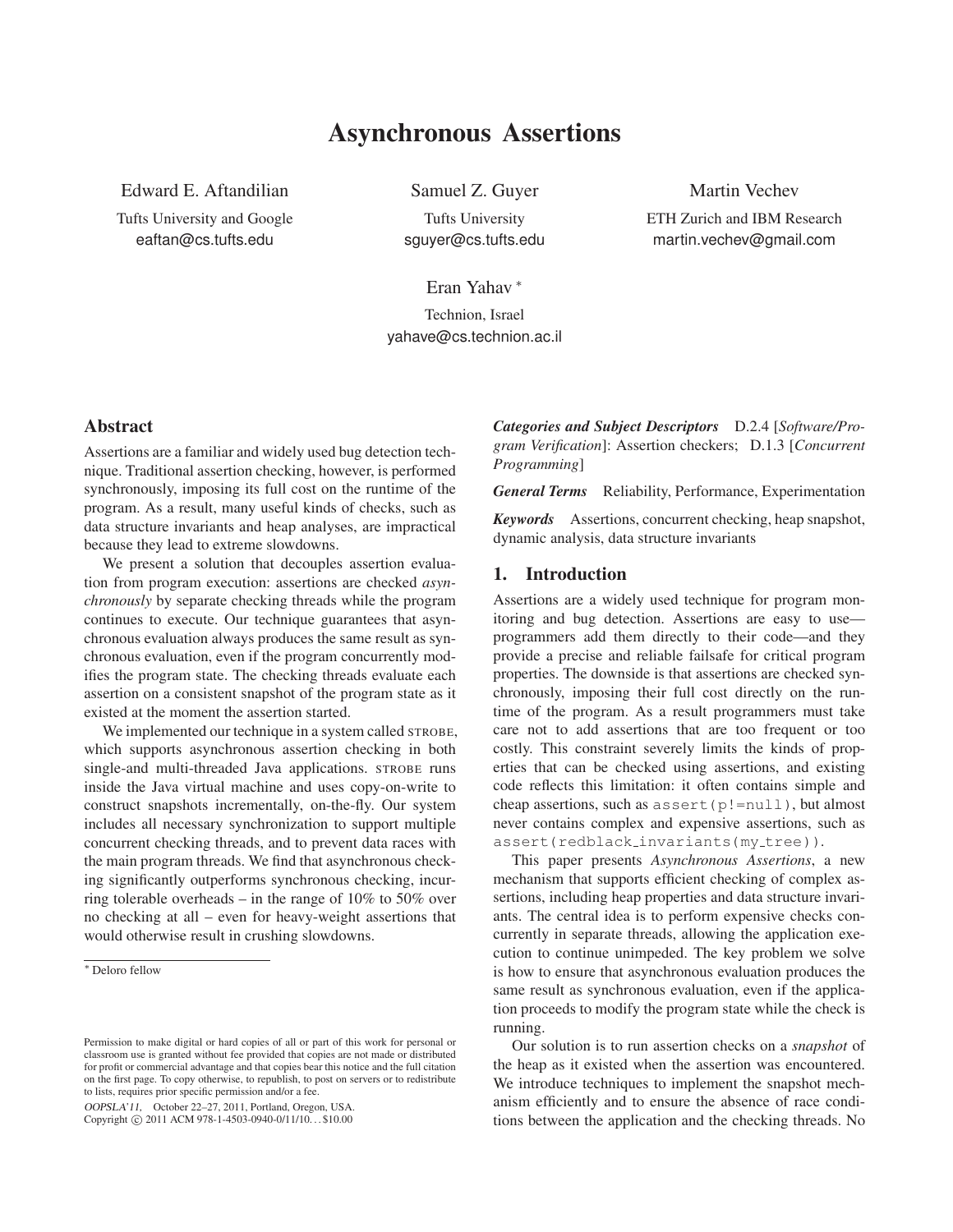changes are needed to make assertions asynchronous: programmers simply identify the code that implements the assertions, and our system automatically adds instrumentation that reads from the snapshot and handles concurrency.

The programming model for handling asynchronous assertion failures, however, is necessarily different. Although asynchronous assertions produce the same result as synchronous assertions, the result only becomes known at some later point in execution. Therefore we offer two methods for handling failures. The first is completely asynchronous: like a traditional assertion, a failure causes the program to stop, wherever execution happens to be at that point. The second interface is like a future: when an assertion starts it returns a handle that the application code can use to inquire about the result of the assertion, or force synchronous evaluation.

We implemented asynchronous assertions for Java in the Jikes RVM. Our implementation, called STROBE, works with single- and multi-threaded applications and supports multiple concurrent assertions, each with its own snapshot. On suitable hardware, assertions can be evaluated in parallel on separate CPU cores.

Our implementation includes several optimizations that reduce the cost of creating and managing snapshots. First, it uses per-object copy-on-write to snapshot only those objects that the application actually modifies. Second, it never snapshots objects that are new since the start of the most recent check (since they do not exist in any snapshot). Finally, we share copies between snapshots whenever possible.

Since existing programs do not contain suitably complex assertions, we evaluate our system using a combination of micro-benchmarks (adopted from related work), and synthetic assertions running on a more realistic benchmark. The synthetic assertions allow us to thoroughly explore the performance space: we systematically vary the frequency and cost of assertions, and the number of checking threads.

We find that asynchronous evaluation greatly outperform synchronous evaluation, as long as there are enough checking threads to keep up with the rate of new assertions. With sufficient resources our approach supports significantly higher checking workloads for a given runtime overhead budget. Limiting the overhead to 20%, for example, six checker threads can perform checks that would otherwise slow the program by a factor of 2.5 if evaluated synchronously. With a 30% overhead budget, six threads can perform checks that would otherwise slow the program by a factor of 4. With a 40% budget six checker threads can perform checks that would otherwise slow the program by a factor of 6.5. The contributions of this paper are:

- Asynchronous Assertions, a new assertion checking mechanism that evaluates assertions concurrently with the application, while guaranteeing the same results as synchronous evaluation.
- An efficient implementation of our technique in a system called STROBE built on JikesRVM.

```
private boolean isOrdered() {
  Node n = head:
  while (n != null && n.next != null) {
    if (n.data > n.next.data)
      return false;
    n = n.next;
  }
  return true;
}
```
**Figure 1.** Example assertion: unmodified code to check whether a linked list is ordered.

• An evaluation of STROBE on different usage scenarios: a set of microbenchmarks with data structure invariant assertions, and a well-known benchmark with a synthetic assertion allowing us to systematically explore the performance space. Our results indicate that STROBE works well in practice: it greatly outperforms synchronous checking, and can execute a range of intensive assertion workloads with overheads ranging from 10% to 50%.

# **2. Overview**

In this section, we show how to use STROBE to write and check a data structure invariant assertion asynchronously. We describe the programming model and give code for a small example.

*A Use Case* Suppose that we are implementing an ordered linked list, and we want to ensure the invariant that for any node in the list, node.data  $\leq$  node.next.data.

To check this invariant synchronously, we would write a checking method that is called before and after every public method invocation on the data structure. This checking method appears in Fig. 1.

*Using Asynchronous Assertions* With a large linked list, this invariant may take a long time to check, so it is a good candidate for asynchronous checking. Here we show how to convert it to an asynchronous assertion for use in STROBE.

STROBE defines an interface, StrobeTask, which the user must implement to issue an asynchronous assertion. StrobeTask contains only one method, compute(), which the system will call to compute the result of the check. The definition of StrobeTask is shown in Fig. 2.

To convert our synchronous ordering check to an asynchronous one, we simply call the synchronous checking method in Fig. 1 from inside the compute() method of an inner class that implements StrobeTask. We also tag this method with a special annotation, @ConcurrentCheck, so the JVM knows it is meant to run concurrently. Code for this inner class is shown in Fig. 2 (we assume that isOrdered() is declared inside the inner class). Note that the code inside compute() simply calls isOrdered(): no changes are needed to execute the check concurrently; the STROBE system automatically handles all synchronization.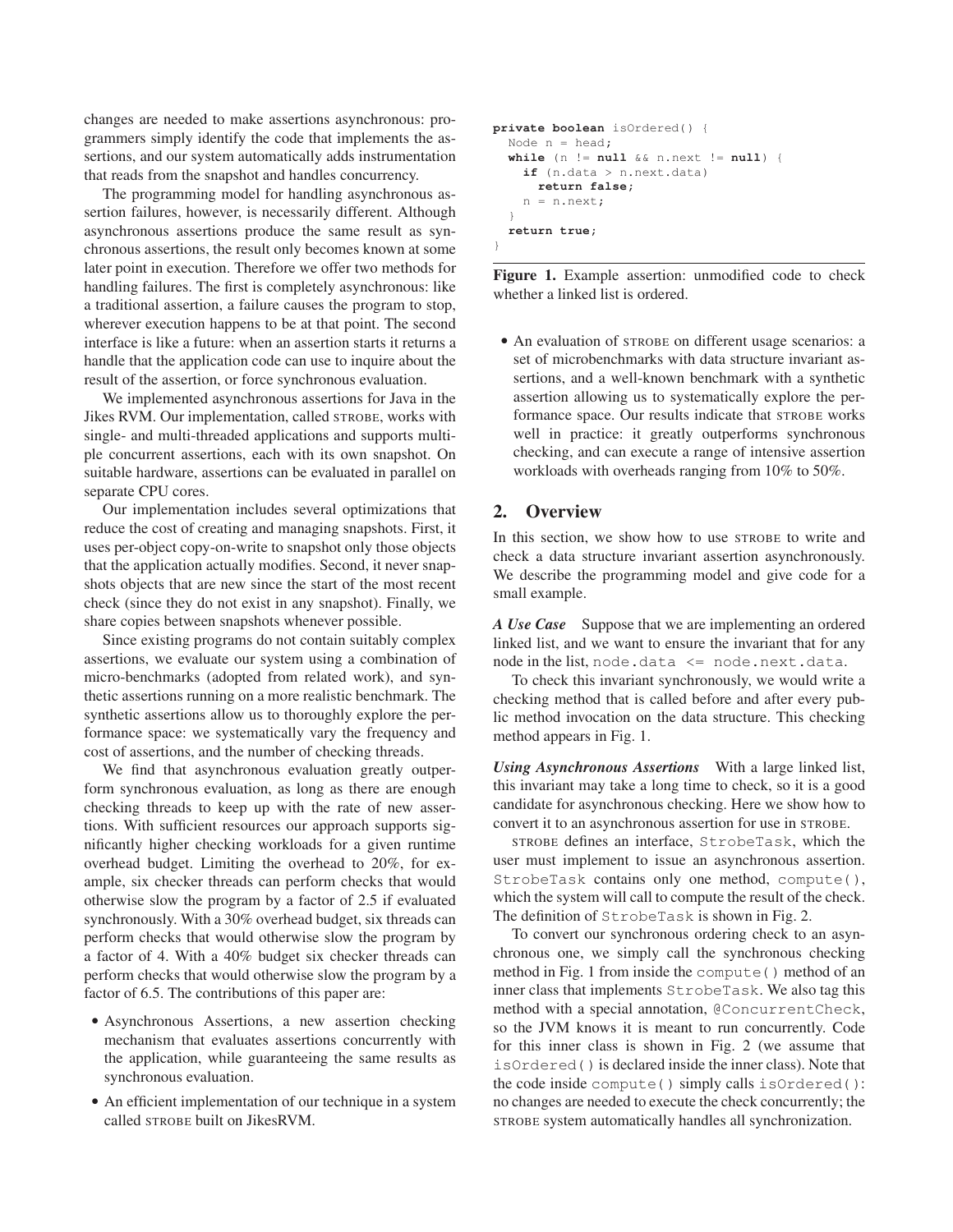```
public interface StrobeTask {
 public boolean compute();
}
private class InvTask implements StrobeTask {
  @ConcurrentCheck
 public boolean compute() {
   return isOrdered();
  }
}
```
**Figure 2.** Example assertion modified to use the asynchronous assertions StrobeTask interface. No changes to the core assertion check isOrdered() are necessary.

When using this asynchronous checking mechanism, we must choose what to do if the check fails (i.e, if the list is unordered). STROBE provides two choices for how to handle check failures. One choice is to exit the program immediately and inform the user that the check failed. This is analogous to traditional assertion checking. The semantics are slightly different, however, because the program continues executing asynchronously and progresses beyond the point where the assertion is started. This model is useful in cases where a failed check would not result in catastrophic side effects, but we want the program to halt. In STROBE, this is implemented by issuing the check using the StrobeAssertion class (see Fig. 3).

However, if it *is* crucial that the program not progress beyond a certain point if the check fails, STROBE provides a future-like mechanism for the program to wait for the result of the asynchronous check before proceeding. When the check is issued, STROBE returns a handle to the result of the check, and calling the get() method of the handle blocks the program until the result becomes available. Thus the user can separate the initiation of the check from the point when the result is needed, allowing the system to exploit as much concurrency as possible. In STROBE, this is implemented by issuing the check using the StrobeFuture class (see Fig. 3).

Note that in either case, the program is allowed to modify the data structure as soon as the check is *issued*, even if the check has not *completed* yet. Because of STROBE's snapshotting mechanism, the check will return the same result as if the data structure had not been modified.

### **3. Snapshot semantics**

In this section we describe the semantics of our snapshot mechanism. We present an abstract model of snapshots and use this model to describe our snapshot algorithms for both single and multiple concurrent assertions. We show how these algorithms capture the state of the program at a particular point without copying all of the objects. We also enumerate several optimizations that further reduce the amount of state we need to preserve and cost of copying. We add synchronization where necessary to avoid race conditions

```
StrobeAssertion sassertion =
 new StrobeAssertion(new InvTask());
sassertion.go();
                  (a)
 StrobeFuture sfuture =
   new StrobeFuture(new InvTask());
 sfuture.go();
 ...
 assert(sfuture.get());
                  (b)
```
**Figure 3.** Using (a) StrobeAssertion and (b) StrobeFuture to issue the check. With StrobeAssertion, the program will exit immediately if the check returns false. With StrobeFuture, the system returns a handle to the future result, and at a crucial point, the program can block and wait for the result by calling get().

between the application and the asynchronous assertions. Using our approach, we can safely construct snapshots onthe-fly: the assertion code computes its result on a snapshot *while* the application mutates the state.

#### **3.1 Snapshot model**

A snapshot captures the state of the program at a moment in time. Since our goal is to support complex checks, such as data structure invariants, our focus is on snapshotting the state of the heap. The heap consists of a set of objects containing both primitive values as well as references to other objects. We assume that objects are mutable, so it is necessary to preserve object states in order to construct a snapshot.

We model heap mutability as a series of object versions: conceptually, each time an object is modified a new version is created. Given an object  $o$ ,  $o_i$  represents the state of the object after  $i$  mutations. The most recent version is represented by the mapping  $current(o)$ . In the application's code, a field access always retrieves its value from the current (most recent) version:  $\circ$ . f is interpreted as *current*(*o*). f.

A snapshot, then, is the set of object versions that were current at the moment the snapshot is requested (in our case, the moment an asynchronous assertion is started). Our algorithm is based on the observation that many of these versions will *continue* to be current, as long as the application does not modify them. The only object versions we need to preserve are those that the application mutates after the start of the assertion check. In the discussion below we refer explicitly to versions of objects, but in our implementation we preserve an object's state by copying it right before the write occurs (copy-on-write). By making this operation atomic, an assertion can safely access its snapshot, even if the application changes the heap concurrently.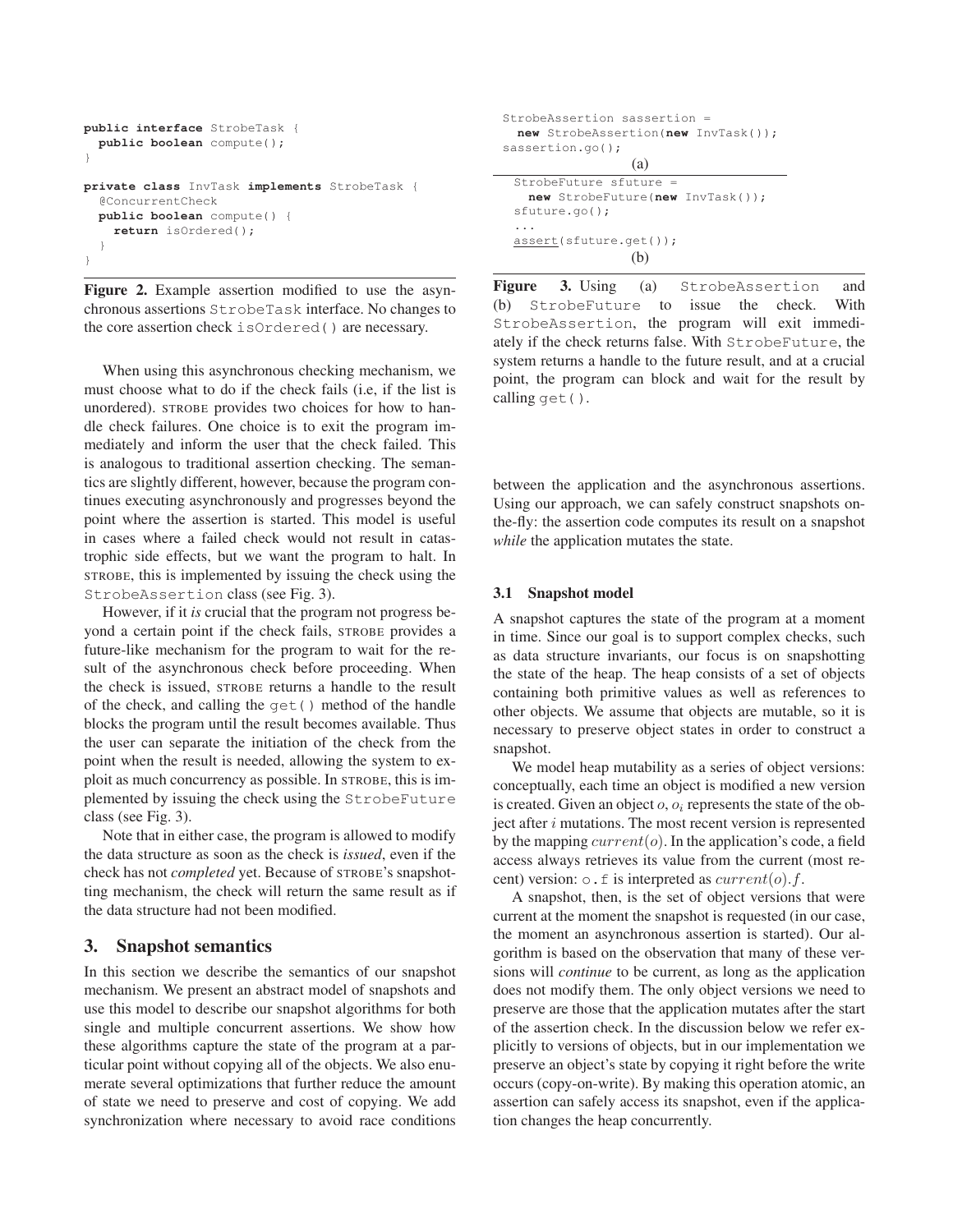#### **3.2 Single snapshot**

We start with an algorithm that computes a single heap snapshot for a single asynchronous assertion. Initially, there are no preserved versions of objects. Evaluating the assertion in this state is equivalent to traditional synchronous evaluation. When an asynchronous assertion is encountered the system enables the following read and write behavior by atomically setting a global flag  $active$  to true.

The version of an object we want to preserve is the version that was current when the snapshot started. This version will still be the current version at the *first* write to the object (if any write occurs). So, at an application write we first check to see if the given object already has a preserved version in the snapshot. If so, there is no extra work to do. If not, we keep a reference to that old version in a separate mapping called preserved before allowing the write to proceed and produce a new version. A Boolean flag called modified records which objects have been preserved.

At application write to object  $\alpha$ :

**if** active **and** !modified(o) preserved(o) := current(o) = o<sup>i</sup> modified(o) := **true** write to o , current(o) := oi+1

The assertion checking code accesses the snapshot by first determining whether to use the original object or the preserved version. A read of the form  $\circ$  f is interpreted  $snapshot(o)$ . f where:

$$
snapshot(o) = \begin{cases} \text{ preserved}(o), & \text{modified}(o) \\ \text{current}(o), & \text{otherwise.} \end{cases}
$$

When an assertion completes, the assertion code sets the active flag to false, and clears the preserved and modified data structures.

#### **3.3 Guarantees**

We guarantee that when the assertion code reads an object it sees either (a) the original object, if it has not been modified since the time the check started, or (b) a copy of the object that reflects its state at that time, if it has been modified.

In our implementation we ensure the absence of race conditions by updating *modified* and *preserved* atomically. No interleaving allows the assertion checker to see modifications to the object that occur after it starts. Our synchronization strategy is described in more detail in Section 4 (Implementation). Note, however, that there *can* be races when multiple application threads start assertions without synchronizing with each other.

Notice in the algorithm above that assertion checking code applies the snapshot mapping at every field load. This algorithm avoids exposing direct references to preserved versions of objects, which is critical for both correctness and performance:

- *Snapshots change dynamically.* An object write in the application can occur in the middle of an assertion check, triggering a snapshot operation. Earlier assertion code might have read from the original object, but all subsequent accesses must be redirected to the snapshot.
- *Object identity is preserved.* Hiding snapshot references is crucial for the correctness of code that relies on object identity (such as reference comparison and Identity-HashMap, which could be destroyed if we allow a mix of references to the current and old versions of an object.
- *No reference "fixup".* We never need to fix object references in the running assertion code, since snapshot references are never held directly in local variables or stored in any data structures.

#### **3.4 Multiple snapshots**

Multiple concurrent asynchronous assertions can be triggered either by a single thread issuing one assertion before another is completed, or by multiple application threads issuing assertions concurrently. In either case, each concurrent assertion needs its own snapshot, corresponding to the heap state at the time it started.

The main problem we solve is determining, at a given application write, which snapshots need to preserve the current object version and which do not. Again, the key observation is that we only need to preserve an object the first time it is modified with respect to any given snapshot.

We start by introducing an *epoch* counter E: E is initially 0; the system increments  $E$  each time it starts executing a new asynchronous assertion. The epoch number serves as a unique identifier for each dynamic check instance. The flag active becomes a set of flags, one for each epoch, that indicates which checks are still running.

Instead of simply recording whether an object is modified or not, we record *in which epoch* it was last modified. We store this information in a mapping  $modifiedAt(o)$ . An object needs to be preserved for an assertion started at time  $E_t$  if it was last modified in an epoch *before*  $E_t$ . Finally, we augment the preserved mapping to hold multiple object versions, one for each snapshot.

At an application write to object  $o$ :

```
\nfor each assertion 
$$
E_t
$$
\nif active( $E_t$ ) and modified $At(o) < E_t$ \nthen preserved( $o, E_t$ ) := current( $o$ ) =  $o_i$ \nmodified $At(o) := E$ \nwrite to  $o$ , current( $o$ ) :=  $o_{i+1}$ \n
```

Each assertion reads from its snapshot, as necessary. A read of the form  $\circ$ . f in an active assertion instance  $E_t$  is interpreted snapshot $(o, E_t)$ . f where:

$$
snapshot(o, E_t) = \begin{cases} preserved(o, E_t),\ \, modifiedAt(o) \ge E_t\\ current(o), \end{cases}
$$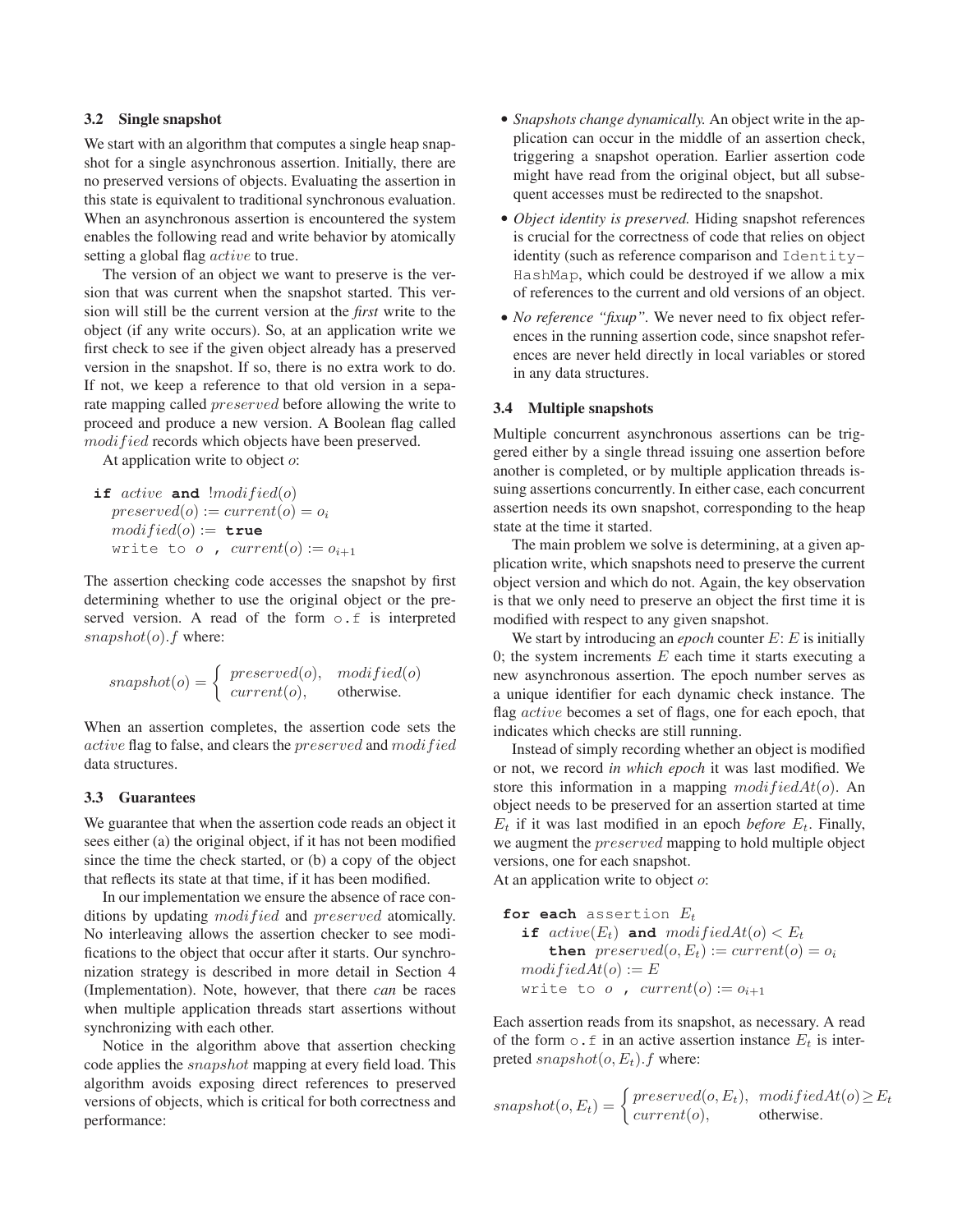### **3.5 Optimizations**

The algorithms above construct relatively small snapshots, consisting of only those objects that the application modifies. We further reduce the cost of constructing snapshots using two optimizations:

- **Skip new objects:** We never need to preserve newly created objects. Objects created since the start of the most recent asynchronous assertion do not exist in any snapshot. We can easily implement this optimization in our framework by initializing  $modifiedAt(o)$  to the current epoch value  $E$  for any newly allocated objects. This optimization proves extremely valuable because it prevents unnecessary copying that would otherwise be triggered by frequent mutations in object constructors.
- **Share object copies:** At any given write, the snapshots that need to preserve the mutated object all need the same version of that object (i.e., the current version). Since our implementation uses copying to preserve state, we can share one copy across all the snapshots that need it. This optimization also allows us to simplify the test for copying: at a write if  $modifiedAt(o) < E$  then at least one snapshot needs a copy of object o.

# **4. Implementation**

In this section, we describe the implementation of the algorithms presented in Section 3. The two main challenges are (a) finding an efficient way to store and access snapshots, and (b) ensuring that snapshot management is free of data races. The system is implemented in Jikes RVM 3.1.1, the most recent stable release, and consists of three major components:

- Copying write barrier: When an assertion starts, STROBE activates a special write barrier in the application code that constructs a snapshot of the program state. It copies objects as necessary to preserve the state and synchronizes snapshot access with the checker threads.
- Checker thread pool: Checker threads pick up assertions as they are issued and execute them. If all checker threads are busy, assertions block the application thread until one is free.
- Snapshot read barrier: Assertion checking code is written in regular Java, tagged with an annotation that the compiler recognizes (see Fig. 2). The code is compiled with a read barrier that returns values from object snapshots whenever they are present.

#### **4.1 Snapshot storage and management**

The primary goal of our design is to minimize the impact of snapshot management on the performance of the application threads. The last modification time of an object (the modifiedAt value, expressed in terms of epoch number)



**Figure 4.** Copy-on-write write barrier

```
boolean isCopyNeeded(Object obj, int epoch)
{
  int timestamp;
  do {
    // -- Atomic read of current timestamp
    timestamp = obj.prepareWord(EPOCH_POS);
    // -- If in current epoch, nothing to do
    if (timestamp == epoch)
     return false;
    // -- If someone else is copying, wait
    if (timestamp == BEING_COPIED)
      continue;
    // -- ...until CAS BEING_COPIED succeeds
  } while (!obj.attempt(timestamp, BEING_COPIED,
                        EPOCH_POS));
  return true;
}
```
**Figure 5.** Snapshot synchronization

must be checked at every single write. To make this operation fast we store the timestamp information in an extra word added to the header of each object.

Preserving the state of an object is accomplished by taking a snapshot of it right before a write. Because this copy operation occurs in the application thread, we put significant effort in reducing the cost of copying and eliminating unnecessary copies. Since the original object is mutated, all existing references to it continue to point to the most current version. No extra work is needed to maintain this information (i.e., the  $current(o)$  mapping is a no-op.)

Since we have a fixed pool of checker threads, much of the information about active assertions is identified by the ID of the checker thread, not by the epoch number. With  $T$ checker threads we will have at most  $T$  simultaneous snapshots, and therefore at most  $T$  copies of any given object. We store this information (the *preserved* mapping) in a perobject array of  $T$  references (one for each potential snapshot), indexed by thread ID. We refer to it as the *forwarding array*.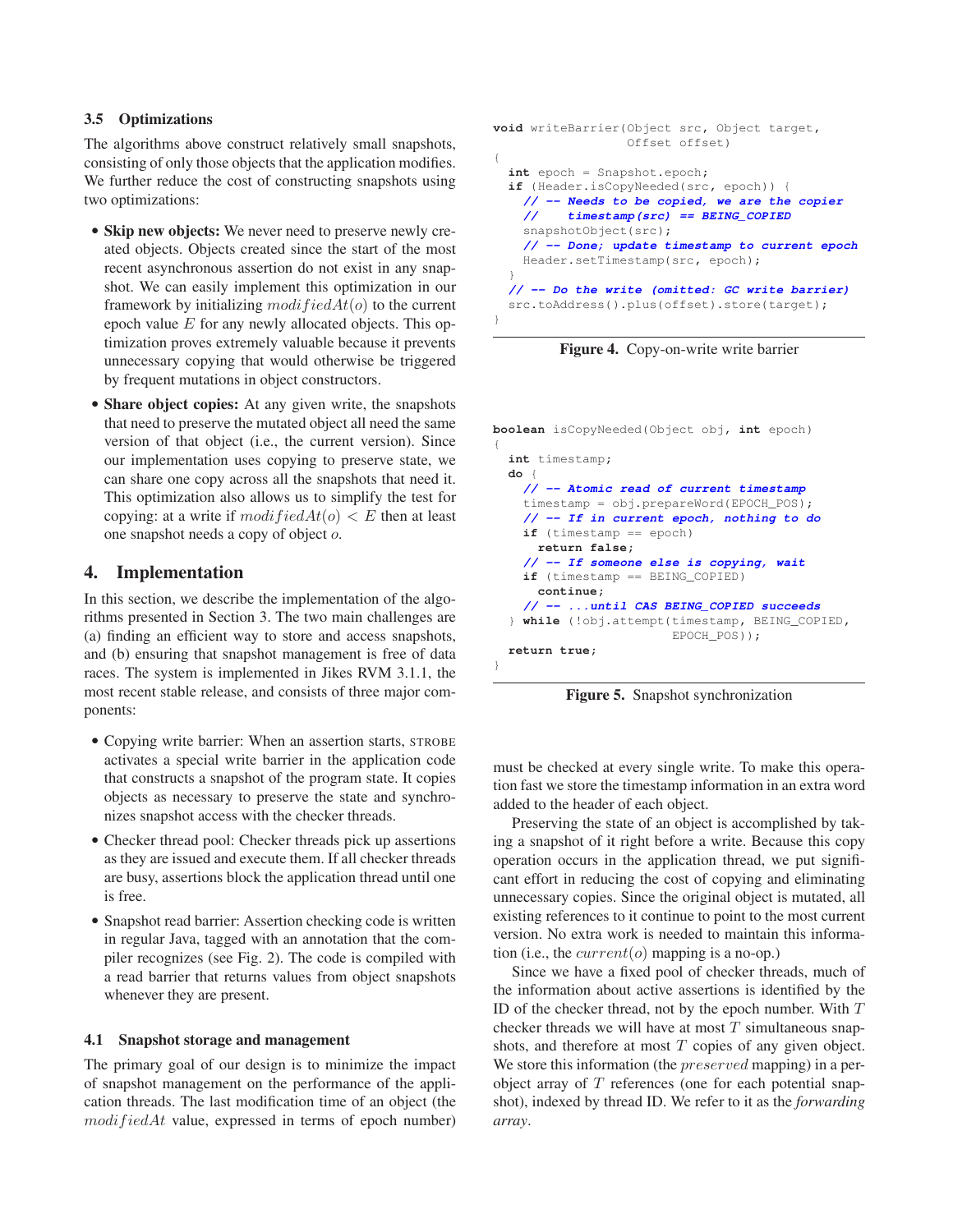#### **4.2 Synchronization**

All snapshot operations, both reads and writes, work on a single object at a time. Therefore we can synchronize these operations on the *modifiedAt* word in the object header. We check and update this value using only atomic operations, and use two techniques to avoid race conditions.

First, the write barrier stores a "being copied" sentinel value in the  $modifiedAt$  word during copying. The sentinel value ensures that three operations—copying the object, updating the epoch timestamp, and performing the write occur as an atomic unit. This avoids a potential race condition in which two application threads modify the same object, resulting in two snapshots, one of which is incorrect. Note that this situation does not necessarily represent a race in the application if the two threads are updating different fields. Without synchronization it is possible for both threads to determine that the object must be copied (both see  $modifiedAt(o) < E$ ). One thread copies the object, installs the copy in the forwarding array, and performs its write. The second thread then copies the object again—but this copy includes the write from the first thread, which should not be visible to the checker.

Second, we order these operations in such a way that the checker thread cannot see intermediate results: the write barrier only updates the timestamp after it has made the copy, but before it applies the write. The read barrier might access the copy before it needs to, but it will never see new values written to the object. To be safe, we also fully copy the object before installing its reference in the forwarding array.

#### **4.3 Write barrier**

The write barrier is shown in Fig. 4 (slightly simplified from the actual code). All operations on the forwarding array (making or accessing copies) are synchronized using atomic operations on the object's timestamp. The write barrier first calls a method to determine if a copy is needed. The method isCopyNeeded() is shown in Fig. 5. It consists of a loop that exits when either (a) the timestamp is current, so no copy is needed, or (b) the timestamp is older than the current epoch, so a copy is needed. In case (b) the code writes a special sentinel value BEING COPIED into the timestamp, which effectively locks the object. All other reads and writes are blocked until the sentinel is cleared. This code is compiled inline in the application.

#### **4.4 Snapshot creation**

The snapshot code, shown in Fig. 6 (slightly simplified from the actual code), is compiled out-of-line, since it is infrequent and relatively expensive. It first loads the forwarding array, creating one if necessary. It then makes a copy of the object using an internal fast copy (the same mechanism used in the copying garbage collectors). It installs a pointer to the copy in each slot of the forwarding array for which the corre-

```
void snapshotObject(Object obj)
{
  // -- Get forwarding array; create if needed
  Object[] forwardArr =
                 Header.getForwardingArray(obj);
  if (forwardArr == null) {
    forwardArr = new Object[NUM_CHECK_THREADS];
    Header.setForwardingArray(obj, forwardArr);
  }
  // -- Copy object
  Object copy = MemoryManager.copyObject(obj);
  // -- Provide copy to each active checker
  // that has not already copied it
  for (int t=0; t < NUM\_CHECK_THREADS; t++) {
    if (isActiveCheck(t) &&
        forwardArr[t] == null)
      forwardArr[t] = copy;
  }
}
```
**Figure 6.** Copying code

```
// -- Returns the object to read from,
// either the original or the copy
Object readBarrier(Object obj)
{
  // -- Get forwarding array
  Object[] forwardArr =
             Header.getForwardingArray(obj)
  // -- No forwarding array? return original
  if (forwardArr == null) return obj;
  else {
    // -- Else load copy from forwarding array,
    // indexing by checking thread ID
    Object copy =
              forwardArray[thisThread.checkerId];
    // -- No copy of this object? return original
    if (copy == null) return obj;
    else {
      // -- ...otherwise return copy (snapshot)
      return copy;
    }
  }
}
```
**Figure 7.** Read barrier

sponding checker thread is (a) active and (b) has not already copied the object (slot is null).

Our system allocates all object copies and forwarding arrays in the Java heap, which allows them to be automatically reclaimed by the garbage collector. Our system is completely independent of any specific garbage collection algorithm, we only require the garbage collector to consider forwarding arrays in its processing of the heap (this is the only change we made to the collector). When an assertion completes, the checker nulls out all of the slots in the forwarding arrays corresponding to its thread ID, eliminating the only references to the snapshot objects. Forwarding arrays are reclaimed when the original objects become garbage.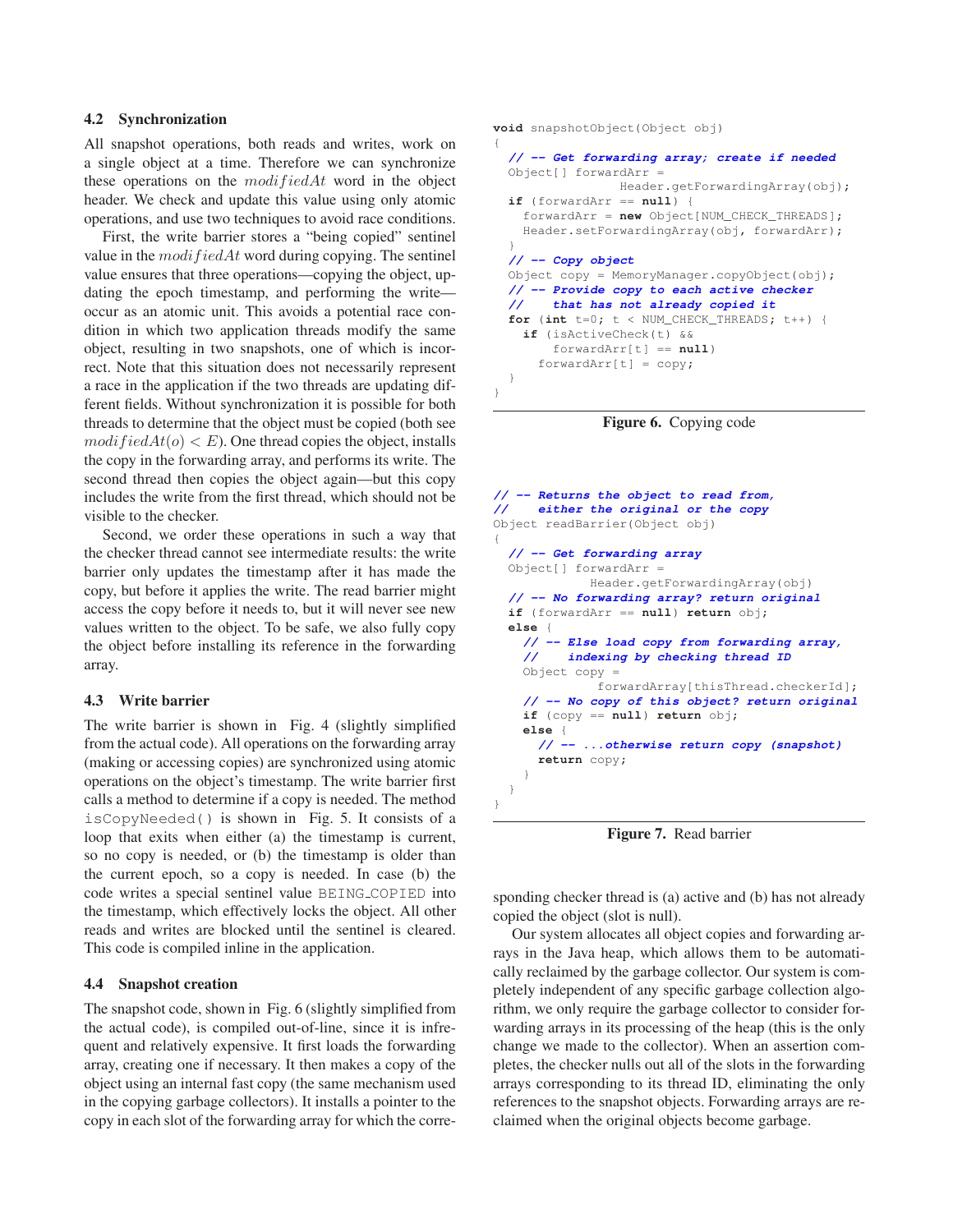# **4.5 Read barrier**

Assertion checking code is compiled with a read barrier, shown in Fig. 7 (also slightly simplified), that accesses the forwarding array as necessary to read data from object snapshots. The read barrier first loads the forwarding array, and if the array is non-null, it uses the ID of the checker thread to index into the forwarding array and retrieve the copy belonging to that snapshot. If either the forwarding array or the copy is null, it indicates that the object has not been copied, and the read barrier returns the current reference to the object, which may then be read.

# **5. Experimental Evaluation**

In this section we present an experimental evaluation of STROBE. The focus of this evaluation is not on bug detection: our technique detects all the same errors that traditional synchronous assertions would catch. Our goal is to explore the performance space of this technique in order to provide a sense of how well it works under a range of conditions. Our main findings are:

- Asynchronous checking performs significantly better than synchronous checking in almost all circumstances. Only when individual checks are extremely brief does the overhead of concurrency overwhelm the benefit.
- Since assertions are independent, they parallelize perfectly. As long as there are enough checker threads to keep up with the demand, our technique slows overall runtime by 10% to 60%, depending on the assertion workload. By comparison, evaluating the same assertions synchronously slows runtime by 1.25X to 8X.
- When there are not enough checker threads for the assertion workload, the application must often wait for an available checker. At this point the slowdown begins to grow quicky, at a rate similar to synchronous evaluation.
- The main source of overhead is creating and maintaining snapshots. We found, however, that up to 1/3 of the overhead is due to other factors – a combination of the cost of the extra words in the object header (one for the epoch, and one for the forwarding address) and possibly additional pressure on the memory system.
- Sharing object copies between snapshots significantly reduces overhead. Without this optimization, snapshot overheads would be approximately 50% higher.

### **5.1 Experimental set up**

We evaluate STROBE using two kinds of experiments: microbenchmarks instrumented with data structure invariant checks, and a real benchmark program (SPEC JBB2000), instrumented with synthetic assertions that allow us to systematically vary the frequency and cost of the checks. Both sets of benchmarks are assertion-intensive, making them a challenge to execute efficiently.



**Figure 8.** Typical results: Asynchronous evaluation has a low overhead as long as the assertion workload does not overwhelm the checker threads.

```
int traverseAndCheck(Node n, Node p)
```

```
{
    if (n == null) return 1;
    Node l = n.left;Node r = n.right;// -- Recursive traversal:
    // get num of black nodes below us
    int lb = traverseAndCheck(l, n);
    int rb = traverseAndCheck(r, n);
    // -- Check that the tree is balanced
    if (lb != rb || lb == -1) return -1;
    // -- Check that the tree is ordered
    Integer val = (Integer) n.key;
    if (1 \mid \cdot) = \text{nil} & \infty val \leq (Integer) 1 \cdot \text{key})
      return -1;
    if (r := nil \& val >= (Integer) r.key)return -1;
    // -- Check colors:
    int c = n.color;
    if (c == RED &&
        (l.color != BLACK || r.color != BLACK))
      return -1;
    // -- Return total num black nodes
    return 1b + (n<u>,color == BLACK ? 1 : 0);</u>
```
**Figure 9.** An assertion procedure that performs recursive checking of various safety properties on a red-black tree.

}

*Microbenchmarks.* Our microbenchmarks experiments replicate the evaluation presented in the Ditto work [13]. We implemented two data structures: an ordered linked list and a tree-map using a red-black tree. For each one, we added a method that checks the data structure invariants:

- Ordered linked list: check that link.next.prev == link and that elements are ordered.
- TreeMap red-black tree: (a) make sure values are in order, (b) check that all children of red nodes are black, and (c) make sure that all paths from the root to a leaf have the same number of black nodes. The code is shown in Fig. 9.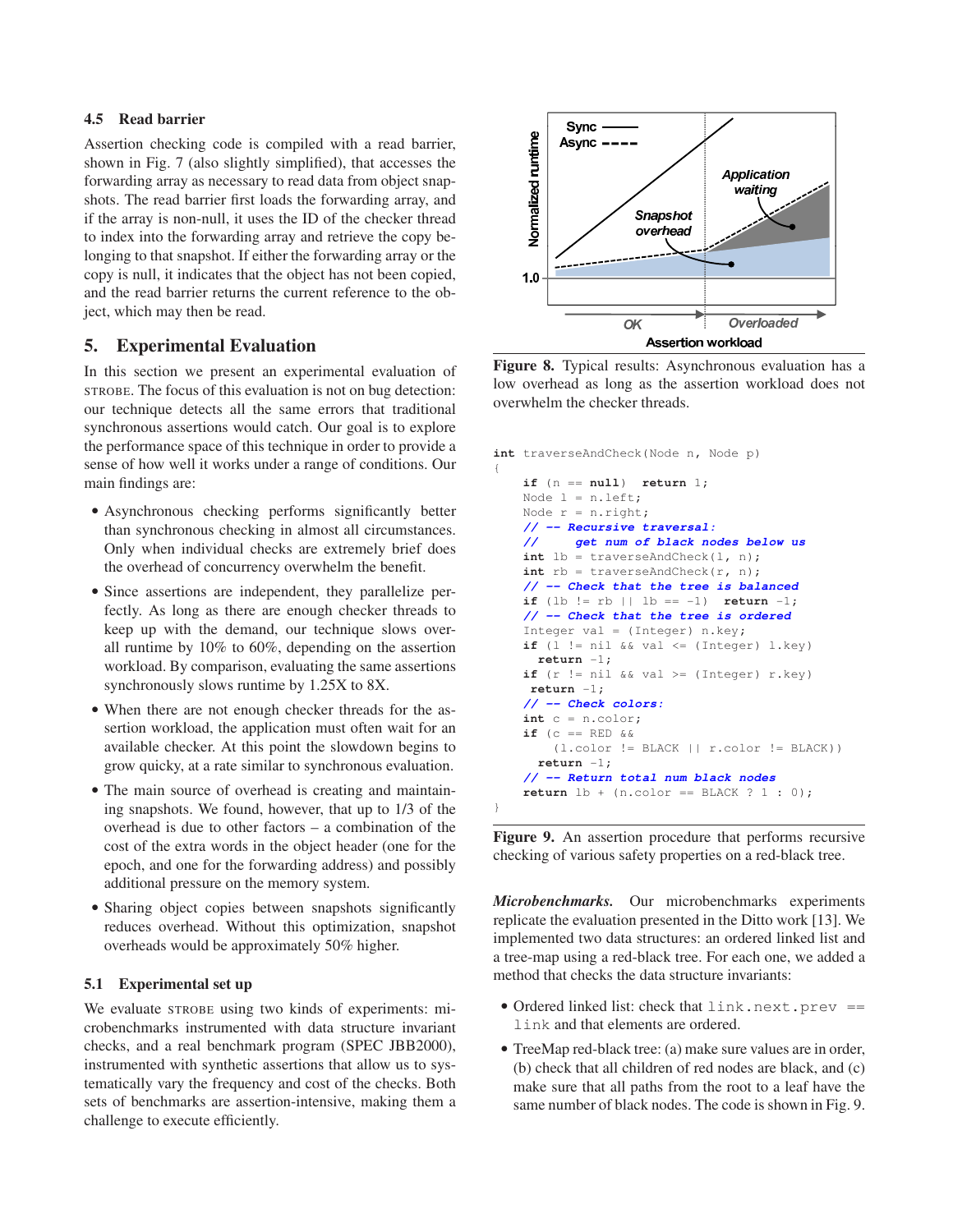

**Figure 10.** Ordered linked list: overhead versus number of checker threads for various list sizes. The checks are too brief to recoup the cost of synchronization and snapshotting.



**Figure 11.** TreeMap (red-black tree): overhead versus number of checker threads for various tree sizes. With more than five checker threads, asynchronous checks beat synchronous checks.

*SPEC JBB2000* SPEC JBB2000 [14] is a multithreaded benchmark that emulates a three-tier client-server system, with the database replaced by an in-memory tree and clients replaced by driver threads. The system models a company, with warehouses serving different districts and processing customer orders. In a single run, the benchmark executes 70,000 transactions against its database. The runtime is 1.99 seconds in a completely unmodified JikesRVM (no assertions, no extra header words) running on our hardware.

We added a synthetic assertion check on the main Company data structure right before each transaction is processed (in TransactionManager.go()). This synthetic assertion allows us to systematically vary the frequency of assertions and the amount of work performed by each check. This assertion performs a bounded transitive closure on the object it is given, emulating a fixed amount of data structure traver-

sal and access. We control the frequency of these assertions by selecting some fraction of them to perform.

*Methodology* We compare three kinds of runs: *asynchronous assertions* (with varying numbers of checking threads), *synchronous assertions* (stop and evaluate each assertion), and *baseline* (no assertions, no RVM modifications). Our primary measurement is overall application runtime. For asynchronous checks we also measure the number of objects copied during the run and the total number of bytes copied. Our system is GC-algorithm independent, and all experiments use the generational mark/sweep collector.

For the microbenchmarks we run each test 20 times and compute the average and confidence interval. For the SPEC JBB experiments we run four iterations of the benchmark and time the last iteration. The differences we observe in runtimes between synchronous and asynchronous checking are so great that small perturbations in the execution do not affect our overall results. We fix the Java heap size to 120MB, which is approximately 2X the minimum.

All experiments were run on a 12-core machine (dual sixcore Xeon X5660 running at 2.8GHz) with 12GB of main memory running Ubuntu Linux kernel 2.6.35. We limit the number of checker threads to 10, since we need 1 or 2 cores to run the application threads.

#### **5.2 Results: Microbenchmarks**

Each run of the microbenchmark program builds one of the two data structures of a specific size and performs 1000 operations on it. Each operation is either an *add*, a *remove*, or an *access*. We perform the invariant checks before and after each add or remove. Operations are chosen at random so that 90% are accesses, 9% are adds, and 1% are removes.

For each data structure, we ran experiments with size 1,000, 10,000, 100,000 and 1,000,000 elements. We varied the number of checker threads from 1 to 12. The results are presented in Figures 10 and 11. Time is normalized to the cost of the synchronous checks.

We find that for the list, the cost of the asynchronous mechanism (coordinating with the checker threads and building the snapshots) overwhelms the relative simplicity of the computation. While performance improves with more threads, we never significantly improve upon synchronous checking. For the TreeMap, however, increasing the number of threads improves performance substantially, particularly as the size of the data structure increases. For all input sizes, we hit the break-even point at around five threads; using 12 threads reduces the overhead of checking to within a small fraction of the baseline time for all but the smallest input.

#### **5.3 Results: SPEC JBB**

Our synthetic transitive closure assertion allows us to explore the performance space of our technique by systematically varying the assertion workload along two axes: frequency of checks and cost of each check: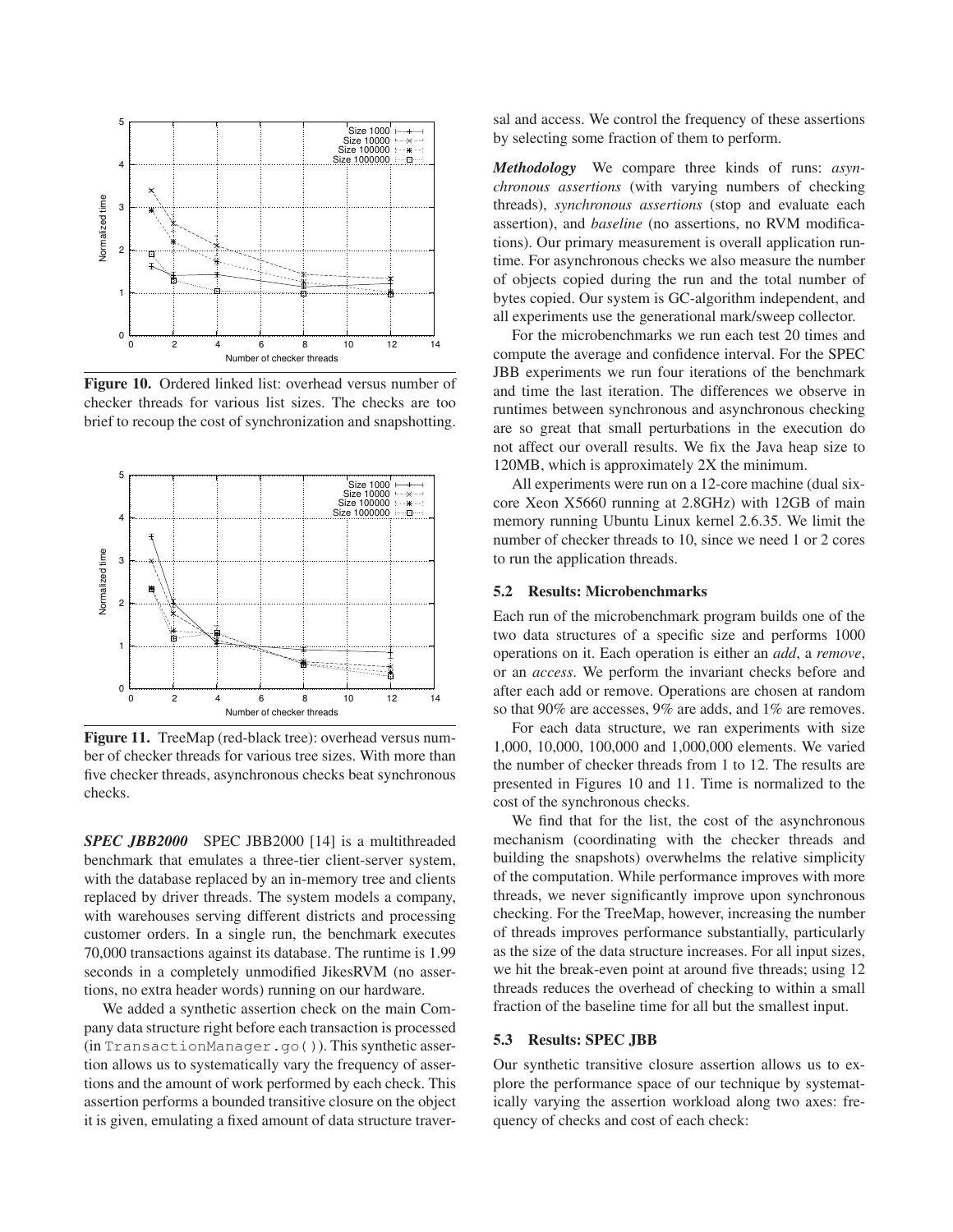

**Figure 12.** SPECJBB: Overhead of a fixed number (2800) of assertions for a range of costs, normalized to baseline (no assertions, unmodified RVM). The overhead of asynchronous evaluation grows slowly as long as the checker threads is adequate for the assertion workload. Both graphs show the same data; right graph zooms on the region where the threads are not saturated.



**Figure 13.** SPECJBB: Overhead of a fixed number (5600) of assertions for a range of costs, normalized to baseline (no assertions, unmodified RVM). Left graph shows all data; right graph highlights the unsaturated region (1X to 2.2X).

- **Frequency:** We vary the number of checks from 700 per run (1 every 100 transactions) to 21,000 per run (1 every 3 transactions).
- **Cost:** We vary the cost by varying the fraction of the database that each assertion traverses, measured in number of objects visited – from 1 object to 30,000 objects.

We run the program with synchronous checks and with asynchronous checks using 2, 4, 6, 8, and 10 checker threads. All times are normalized to the runtime of SPEC JBB with no assertions running on a completely unmodified JikesRVM. This baseline run takes about about 1.99 seconds on our hardware configuration. Because these experiments generate so much data we present *slices* in which we fix one axis of the workload (frequency or cost) and vary the other.

*Fix frequency, vary cost.* Fig. 12 and Fig. 13 show the relative slowdown for a fixed number of assertions (fixed frequency) over a range of assertion costs, comparing syn-

chronous checking against asynchronous checking with 2 to 10 threads. Each figure consists of a pair of graphs of the same data: the graph on the left shows all the data, the graph on the right zooms in on a range of the Y axis from 1 to 2.2. Both figures show the same trends:

- The overhead of synchronous checking grows very rapidly as the cost of the assertions (size of the traversal) increases from 1 object to 30,000 objects.
- The overhead of asynchronous checking grows relatively slowly until the checker threads become saturated, at which point the overhead begins growing rapidly because the application must wait for an available checker – the performance curve turns sharply up, with a slope similar to the synchronous configuration.

With a workload of 2800 assertions ( Fig. 12), 2 checker threads become saturated at an assertion cost of 8000, while 4 threads become saturated around 22,000. With 5600 asser-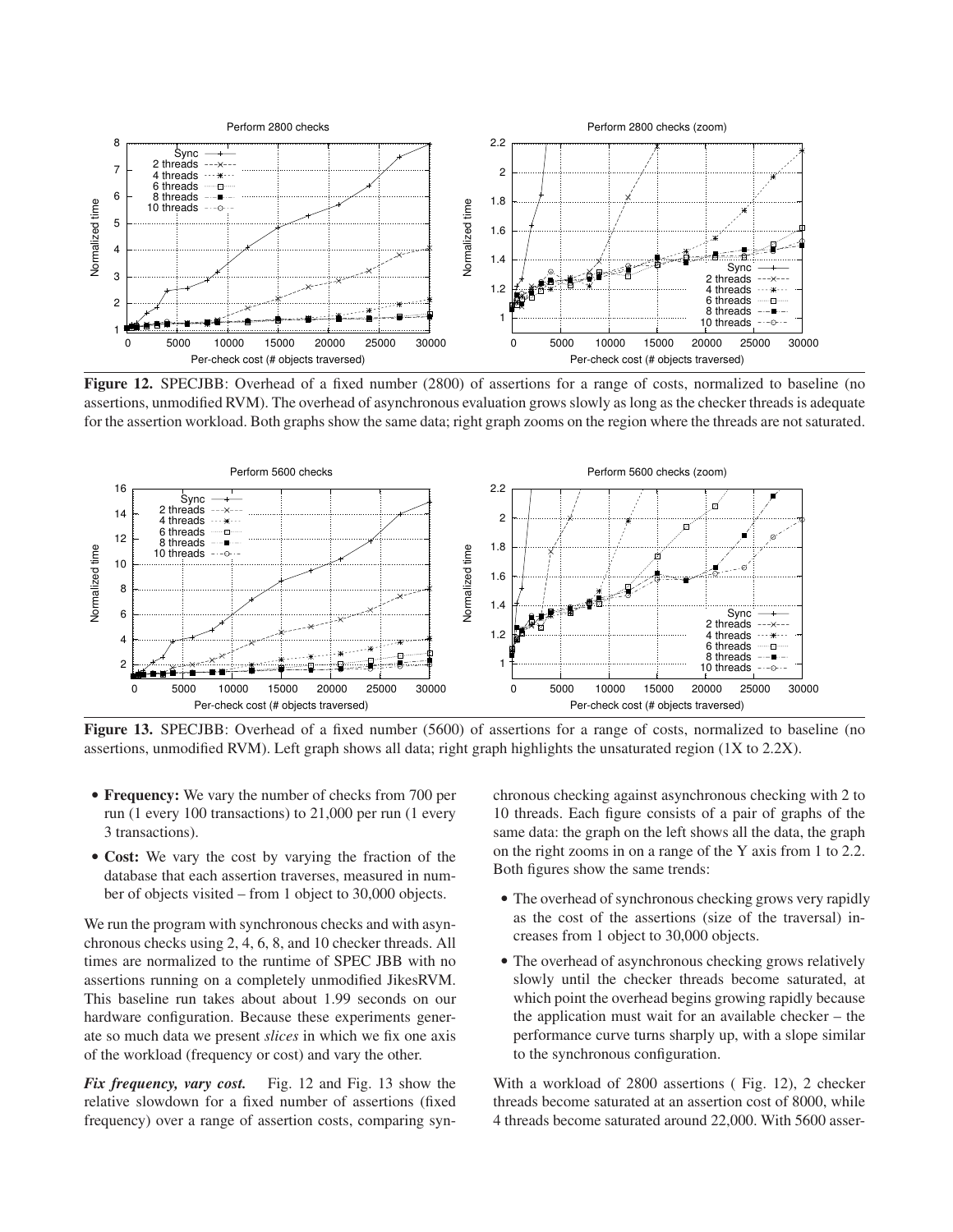

Figure 14. SPECJBB: Overhead of fixed-cost (traverse 3000 objects) assertions, over a range of assertion frequencies, normalized to baseline (no assertions, unmodified RVM). Right graph zooms in on the unsaturated region (1X to 2.2X)



Figure 15. SPECJBB: Overhead of fixed-cost (traverse 6000 objects) assertions, over a range of assertion frequencies, normalized to baseline (no assertions, unmodified RVM). Right graph zooms in on the unsaturated region (1X to 2.2X)

tions ( Fig. 13), all configurations eventually become saturated when the cost of each assertion exceeds 25,000 objects.

The zoomed versions of these graphs (on the right) highlight the configurations where the threads are not overloaded, and the main source of overhead is the snapshot mechanism. With 2800 assertions the overhead grows from less than 10% to around 45%. With 5600 assertions the overhead grows from 10% to 60% at the saturation point.

*Fix cost, vary frequency.* Fig. 14 and Fig. 15 show the relative slowdown for a fixed cost assertion (size of heap traversal) over a range of frequencies, comparing synchronous checking against asynchronous checking with 2 to 10 threads. As above, each figure consists of a pair of graphs of the same data: the graph on the left shows all the data, the graph on the right zooms in on a range of the Y axis from 1 to 2.2. These graphs show the same trends as the fixed-frequency graphs:

- The overhead of synchronous checking grows very rapidly as assertions become more frequent.
- The overhead of asynchronous checking grows slowly as long as the checker threads can keep up with the rate of the assertions.

With a 3000-object traversal ( Fig. 14), 2 checker threads become saturated at a frequency of 7000 assertions, while 4 threads become saturated around 15,000 assertions. With a 6000-object traversal ( Fig. 15), all configurations become saturated by the time we have 15,000 assertions, although 10 threads manage to keep the overhead under 80%.

In the zoomed versions of these graphs (on the right), notice that increasing the frequency of assertions causes overhead to grow more quickly than increasing the cost of each assertion (as shown in Fig. 12 and Fig. 13). The reason for this difference is that there is a per-assertion cost associated with initiating and cleaning up a heap snapshot.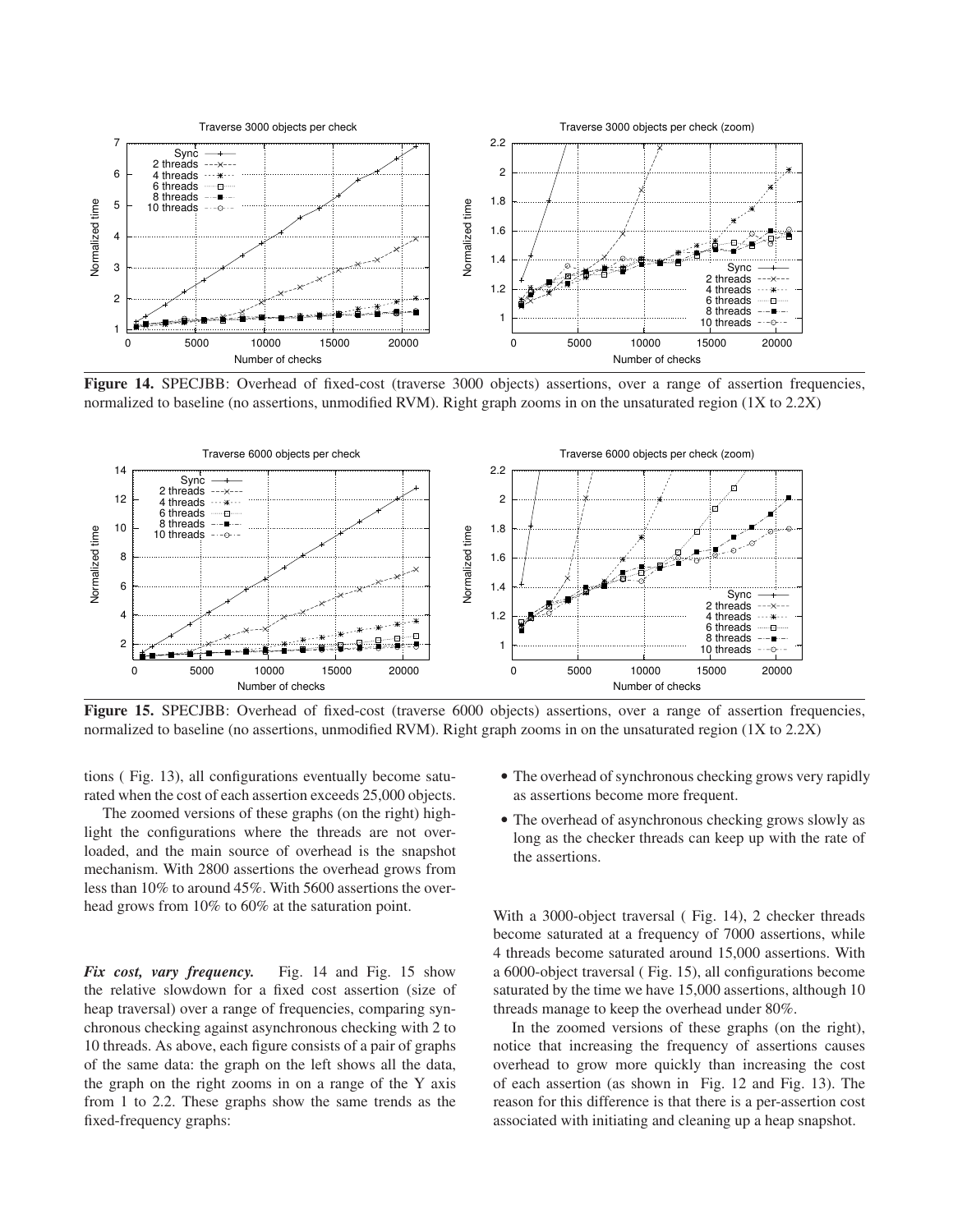

Figure 16. SPECJBB Snapshot sharing: When snapshots do not share object copies, overhead increases by 25% to 30% over the unmodified (Full) STROBE implementation (with the sharing optimization).



**Figure 17.** SPECJBB Lower bound: Evaluate asynchronous assertions without creating snapshots. Creating and maintaining snapshots accounts for approximately 2/3 of the overhead.

*Effect of not sharing copies.* One of the consequences of our snapshot algorithm is that in many cases multiple snaphots can share a single copy of an object. When an object is modified, any assertion that started since the previous modification needs the same image of that object. To measure the benefit of this optimization we turned it off and compared this no-sharing version to the full version of STROBE. Fig. 16 shows these results for a fixed frequency (2800 checks, on the left) and a fixed cost (3000 object, on the right). As the assertion workload increases, the benefit of sharing copies becomes significant: sharing copies reduces overhead by  $25\%$  to  $30\%$  – e.g., from an overhead of  $70\%$ (no sharing) to an overhead of 50% (with sharing).

*Lower bound: no snapshots.* In order to explore the lower bound of this technique we use a version of STROBEthat performs asynchronous checking *without* heap snapshots. This version does not produce correct results (since assertions see the changing state of the heap), but allows us to eliminate the overhead of creating and maintaining snapshots. Fig. 17

shows the results for a fixed frequency (2800 checks, on the left) and a fixed cost (3000 object, on the right). Eliminating the snapshot reduces the overhead significantly, but not completely. We believe that two other factors contribute to overhead. First, we compare our system against a baseline that does not include extra header words – eliminating these words reduces GC load. Second, asynchronous assertions place additional demands on the machine's memory system, including the caches and memory bandwidth.

*Copying costs and GC time.* During each asynchronous run we count the total number of objects copied and the volume in bytes for all snapshots. Fig. 18 shows the volume of bytes copied as a function of assertion frequency. This cost ranges from 25,000 objects (2MB) for fast, infrequent checks up to 800,000 objects (70MB) for long-running and frequent checks. Note that the graph flattens out as the number of checks increases. The reason is that under heavier assertion workloads there are evaluations in-flight at all times, so all writes to the heap are generating object copies.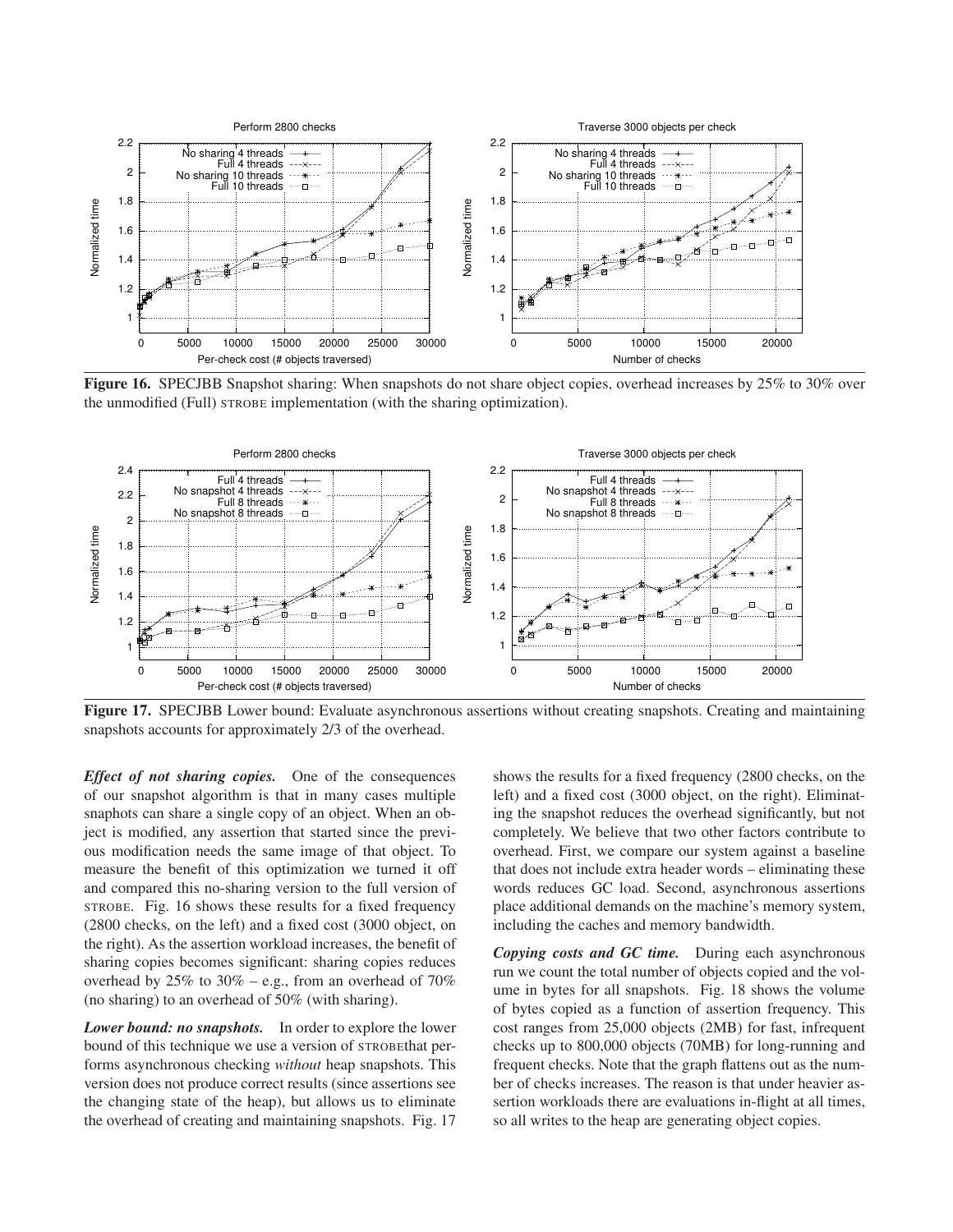Since object copying occurs in the write barrier in the application thread, it directly impacts overall runtime. In addition, the extra objects reside in the Java heap, increasing garbage collection time proportionally. On average, GC time increases by 10% to 50% over synchronous evaluation. In our configuration, however, GC time only accounts for 5% to 10% of total runtime, so the impact is low. Under tighter memory constraints the extra memory used by snapshots would likely have a bigger impact on runtime. In our lower bound experiment (described below) we turned off snapshots to measure this cost.



**Figure 18.** SPECJBB copying costs: more checks require more snapshots, increasing the volume of bytes copied, but tops out as all heap writes generate copies.

### **6. Related Work**

Our work is related to a large body of previous work on program checking. In this section, we briefly discuss some of the related work on dynamic checking, usage of snapshots in concurrency, and other related runtime techniques such as futures, concurrent garbage collection and software transactions. No existing technique, however, supports complex dynamic checks evaluated at a specific point in the program with low overhead and high accuracy.

*Future contracts* Our work is closely related to recent work on *future contracts* [7], a technique for concurrently checking behavioral software contracts in Scheme programs. The authors propose (but only partially implement) a very different approach for handling mutations in the store. They view a write by the main thread as a kind of synchronization, which blocks until the checking thread has had a chance to read the old value (in effect, blocking the main thread until the check completes). This approach is unlikely to perform well for imperative languages, where mutations are frequent. Our approach is to copy the old state, allowing the main thread and the checker thread to proceed without blocking. Our infrastructure could be used for a more complete, high-performance implementation of future contracts

that supports imperative languages, avoids unnecessary synchronization, and supports multiple concurrent assertions.

*Dynamic program checking* Dynamic analysis avoids the main problem with static analysis: by performing error checks on the actual concrete heap of a running program, it does not have to make conservative assumptions about potential program state. Our system addresses the primary challenge of dynamic checking: runtime overhead. There are a number of existing approaches for reducing the cost of dynamic checks. These techniques are orthogonal to ours, however: any of them could be combined with our system to obtain the benefits of both.

The Ditto system speeds up invariant checking by automatically incrementalizing the checking code [13]. The incremental checks are still quite expensive, however, and since they are run synchronously, significantly slow program execution. The QVM system provides a number of *heap probes* to check data structures, and manages the cost by reducing the frequency of checking [2]. The Phalanx system attempts to reduce the cost of assertion checking by parallelizing the queries. In both QVM and Phalanx, the queries are evaluated synchronously with respect to the application.

Recent work has explored the idea of piggybacking heap checks on the garbage collector. In the work by Aftandilian et al, [1], assertions are evaluated synchronously at a regularly scheduled garbage collection. Subsequent work by Reichenbach et. al [12] investigates the class of assertions that can be computed with the same complexity as garbage collection. The two main limitations of this technique are (a) the kinds of checks it supports are limited by the GC algorithm (in particular, the single-touch property), and (b) the frequency of checks is limited because they are evaluated only when a collection occurs.

*Concurrent program checking* The SuperPin system [17] provides some of the same capabilities as ours but through a completely different mechanism. SuperPin uses the fork system call to create a consistent snapshot, which it uses to run an instrumented copy of the main program. As with other previous work, however, this system is focused on relatively low-level program analysis added as binary instrumentation, and performance is still too slow for production use (100- 500% slowdown).

Speck [11], Fast Track [10], and ParExC [15] are all speculative execution systems. Speck and ParExC focus on lowlevel runtime checks such as array out-of-bounds and pointer deference checks. Fast Track enables speculative unsafe optimizations, whose correctness it checks by the unoptimized program on multiple processors. None of these systems are designed to check the high-level program properties we are interested in.

Safe Futures for Java [18] provides a safe implementation of futures in Java. They handle concurrency issues between the main program and the futures via many of the same mechanisms as our work: read and write barriers and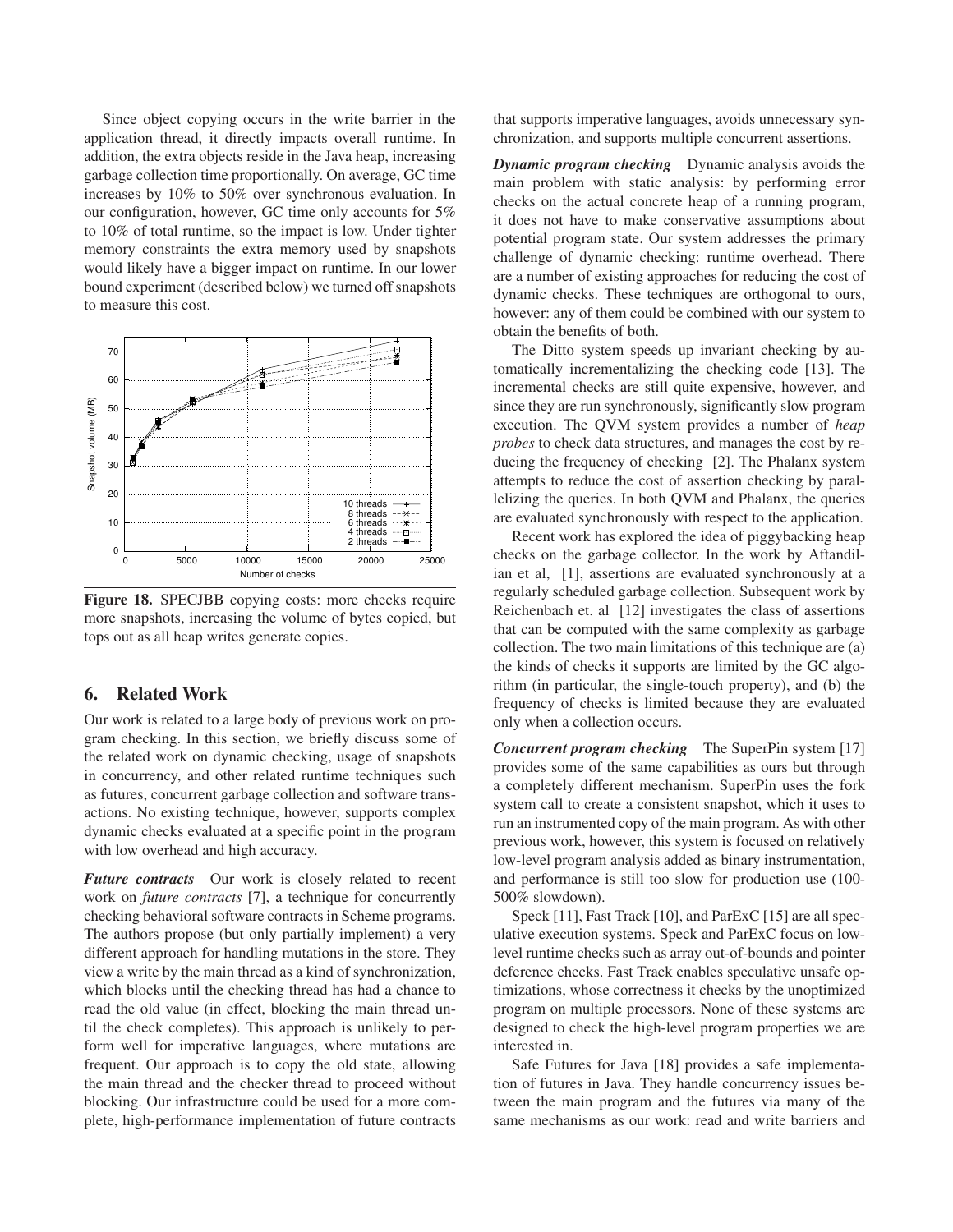object versioning. However, their system does not work with multithreaded programs, and because their futures can write to the heap, they must use a read barrier for all memory accesses. Our assertions cannot write to objects in the snapshot, so we can avoid a read barrier in the program code and achieve better performance.

*Transactional memory* Recently, there has been significant amount of work on transactional memory [8]. In principle, it is possible to treat each assertion evaluation as a separate transaction, and let the STM detect conflict. However, the problem with this approach would be that either the assertion or the program would be rolled back every time a conflict occurs, which is highly likely for long-running assertions that may touch large portions of the heap. Frequent rollbacks would render the system unusable (and restarting the application has its own issues when it comes to side effects such as exceptions and I/O). Further, with our semantics, rollbacks are unnecessary, as the assertion only needs to compute a result with respect to the state in which it was triggered.

*Concurrent Programming Models* Recently, there has been an increased interest in new concurrent programming models [3, 6]. Essentially, in these models, revisions are used to ensure that each process operates on its own local snapshot. When processes complete, their local snapshot changes are merged into the global state, or if their changes conflict (i.e., if they modify the same memory location), either a conflict is declared and the program aborts [3] or in the case of more advanced conflict resolution strategies, the programmer can provide a merge function which is used to resolve these conflicts [6]. We can think of our asynchronous assertion model as a restricted form of concurrent revisions where the asynchronous processes (the assertions) do not modify the heap and hence there is no need to perform conflict checking.

*Snapshot-based concurrent garbage collectors* Copy-onwrite techniques for obtaining snapshots have seen extensive use in mark-and-sweep, snapshot-at-the-beginning concurrent garbage collectors, i.e., [4, 5, 9, 16, 19]. Once the garbage collector starts working, it computes all reachable nodes in the heap *at the time the collector started* by operating on a snapshot maintained by a write barrier, as in our system. There are a few basic technical differences between snapshot collectors and this work. First, there is no need for multiple garbage collectors to be running at the same time computing the same information. Usually, a new collector cycle is started after the previous one has ended. In contrast, it is sensible to have multiple assertions at the same time, and hence our system must support this scenario. Second, collectors are computing a specific property: transitive closure from a set of roots. In our case, each snapshot can be used to compute completely different assertions. Third, with concurrent collectors, the program needs to intercept only heap reference modifications, while in our case, depending on whether the assertion accesses primitive values in the heap, it may be desirable to snapshot their modification as well.

# **7. Conclusions**

Assertions are a powerful and convenient tool for detecting bugs, but have always been limited by the fact that the checking cost is paid for in application runtime. In this paper we show how assertions can be checked asynchronously, greatly reducing checking overhead. Our technique enables a much wider range of assertions, including complex heap checks and data structure invariants. We believe that this approach will become even more appealing as modern processors continue to add CPU cores, providing ample additional computing power that can be devoted to making software run more reliably.

# **Acknowledgments**

This work is supported by the National Science Foundation under grant CCF-1018038 and by IBM. Opinions, interpretations, conclusions, and recommendations expressed in this material are those of the authors and do not necessarily reflect those of the sponsors.

## **References**

- [1] E. Aftandilian and S. Z. Guyer. GC Assertions: Using the Garbage Collector to Check Heap Properties. In *ACM Conference on Programming Languages Design and Implementation*, pages 235–244, 2009.
- [2] M. Arnold, M. Vechev, and E. Yahav. QVM: An Efficient Runtime for Detecting Defects in Deployed Systems. In *ACM Conference on Object-Oriented Programming Systems, Languages, and Applications*, pages 143–162, 2008.
- [3] A. Aviram, S.-C. Weng, S. Hu, and B. Ford. Efficient System-Enforced Deterministic Parallelism. In *Proceedings of the 9th USENIX Conference on Operating Systems Design and Implementation*, pages 1–16, 2010.
- [4] H. Azatchi, Y. Levanoni, H. Paz, and E. Petrank. An Onthe-fly Mark and Sweep Garbage Collector Based on Sliding Views. In *ACM Conference on Object-Oriented Programming Systems, Languages, and Applications*, pages 269–281, 2003.
- [5] D. F. Bacon, P. Cheng, and V. T. Rajan. A Real-time Garbage Collector with Low Overhead and Consistent Utilization. In *ACM Symposium on the Principles of Programming Languages*, pages 285–298, 2003.
- [6] S. Burckhardt, A. Baldassin, and D. Leijen. Concurrent Programming with Revisions and Isolation Types. In *ACM Conference on Object-Oriented Programming Systems, Languages, and Applications*, pages 691–707, 2010.
- [7] C. Dimoulas, R. Pucella, and M. Felleisen. Future Contracts. In *Proceedings of the 11th ACM SIGPLAN Conference on Principles and Practice of Declarative Programming*, pages 195–206, 2009.